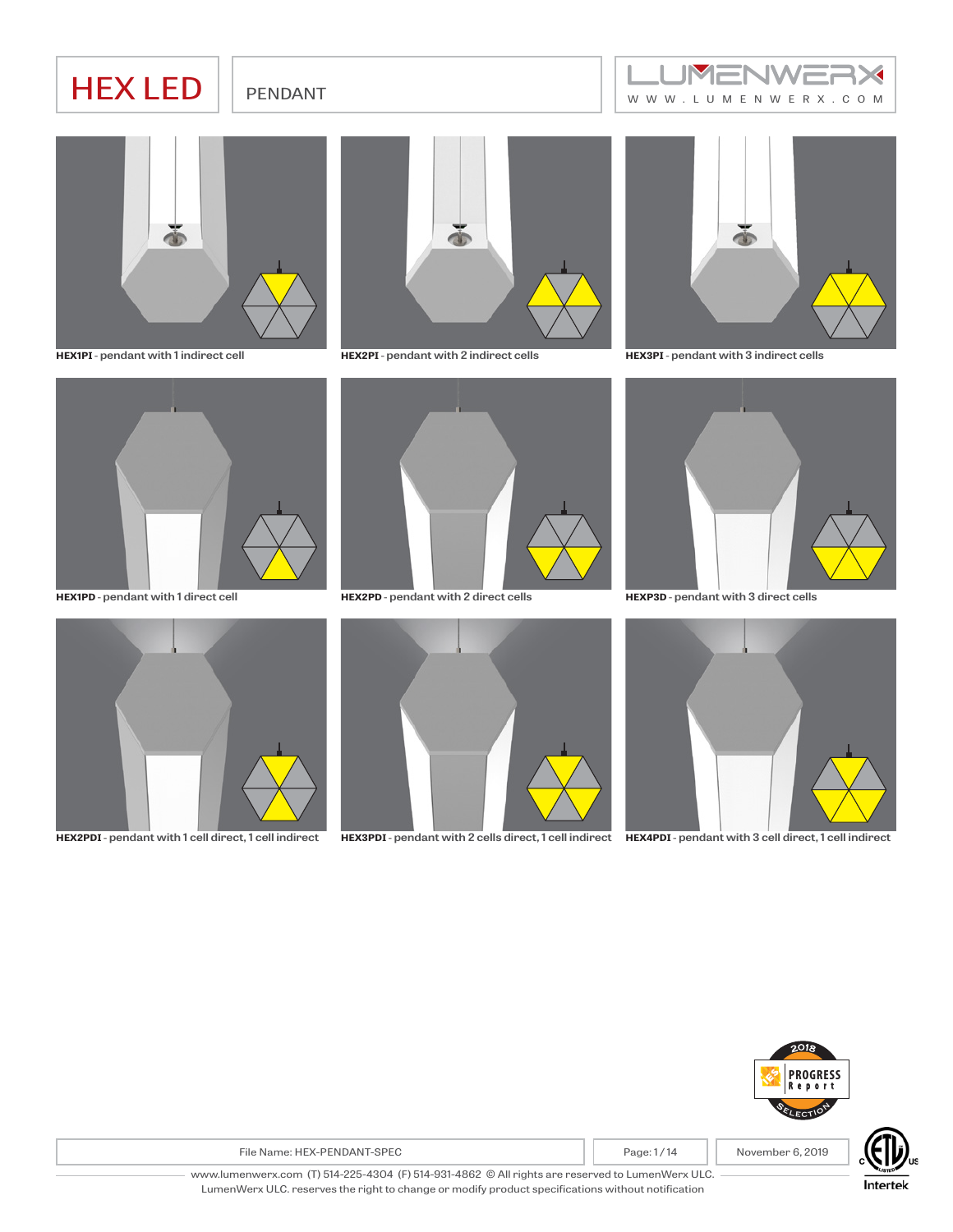



**up to 135 lm/w performance**

**PROJECT:**

**TYPE: NOTES:**

## SINGLE DISTRIBUTION

#### **DESCRIPTION**

**Hex** is the distinctive and flexible six-sided luminaire for creative designs. Cell configuration determines the light distribution and overall light output. Each cell is illuminated by its own LED array with consistent light output and brightness across all cells. The 2" wide panels snap into the core armature providing nearly seamless transition from cell to cell, as well as access to LED arrays and driver. This specification sheet covers direct and indirect light distributions. See HEX multiple for bi-directional options.

#### **ORDER GUIDE**

|                                                                                            | <b>HLO</b>                                       | <b>LED</b>                           |                           |                                                                                                                            |
|--------------------------------------------------------------------------------------------|--------------------------------------------------|--------------------------------------|---------------------------|----------------------------------------------------------------------------------------------------------------------------|
| <b>LUMINAIRE ID</b>                                                                        | <b>OPTICS</b>                                    | <b>LIGHT SOURCE</b>                  | <b>CRI</b>                | <b>LUMEN PACKAGES</b>                                                                                                      |
| <b>HEX1PI</b> - Hex pendant 1 cell indirect<br>HEX1PD - Hex pendant 1 cell direct          | <b>HLO</b> - High-Efficiency<br>Lambertian Optic | <b>LED</b> - high<br>performance LED | 80 - 80 CRI<br>90 - 90CRI | ###lm/ft - 350lm/ft min to 750lm/ft-max (for 1 cell only)<br>###lm/ft - 500lm/ft min to 1000lm/ft-max f (for 2 cells only) |
| <b>HEX2PI</b> - Hex pendant 2 cells indirect<br><b>HEX2PD</b> - Hex pendant 2 cells direct |                                                  |                                      |                           | ###lm/ft - 750lm/ft min to 1250lm/ft-max (for 3 cells only)                                                                |
| <b>HEX3PI</b> - Hex pendant 3 cells indirect                                               |                                                  |                                      |                           |                                                                                                                            |
| <b>HEX3PD</b> - Hex pendant 3 cells direct                                                 |                                                  |                                      |                           |                                                                                                                            |

| <b>COLOR TEMP.</b> | <b>LUMINAIRE LENGTH</b>                 | <b>VOLTAGE</b>                         | <b>DRIVER</b>                              | <b>ELECTRICAL</b>              |
|--------------------|-----------------------------------------|----------------------------------------|--------------------------------------------|--------------------------------|
| 27 - 2700k         | Standard sections - 2', 4', 5', 6' & 8' | $120 - 120V$                           | $D1 - 1%$ dimming 0-10V                    | 1-1 circuit                    |
| 30 - 3000k         | #FT - nominal length in feet            | $277 - 277V$                           | DA - Dali                                  | +#EM - emergency light circuit |
| 35 - 3500k         | Continuous Run - for luminaires over 8' | <b>UNV</b> - 120V-277V                 | <b>LTEA2W</b> - Lutron 1% - 2 wire FF 120V | (please consult factory)       |
| 40 - 4000k         | Minimum Individual section 2'           | 347 - 347V (not available with Lutron) | LDE1 - Lutron Hi-lume 1% Eco               | +#NL - night light circuit     |
|                    | Increments of 1'                        |                                        | LDE5 - Lutron 5% EcoSystem                 |                                |

| 53WAC36                        |                        |                                                   |
|--------------------------------|------------------------|---------------------------------------------------|
| <b>MOUNTING</b>                | <b>FINISH</b>          | <b>OPTIONS</b>                                    |
| $53WAC36$ - power $5"$ +       | <b>W</b> - matte white | <b>FU</b> - fuse                                  |
| non power 3" white canopy      | $AL -$ aluminum        | <b>TB#</b> - T-bar caddy clip specify grid size   |
| (36" air craft cable)          | <b>B</b> - matte black | <b>TG#</b> - Tegular caddy clip specify grid size |
| For all other options refer to | $CF#$ - custom finish  | <b>ST</b> - Screw Slots caddy clip                |
| our Pendant Mounting Guide     | specify RAL#           | <b>CU</b> - custom                                |

See page 4 for ordering code detailed information

### **SINGLE DISTRIBUTION**



**CROSS SECTION**



**HEX2PI** - air craft cable

File Name: HEX-PENDANT-SPEC **Page: 2** / 14 November 6, 2019



www.lumenwerx.com (T) 514-225-4304 (F) 514-931-4862 © All rights are reserved to LumenWerx ULC. LumenWerx ULC. reserves the right to change or modify product specifications without notification

Intertek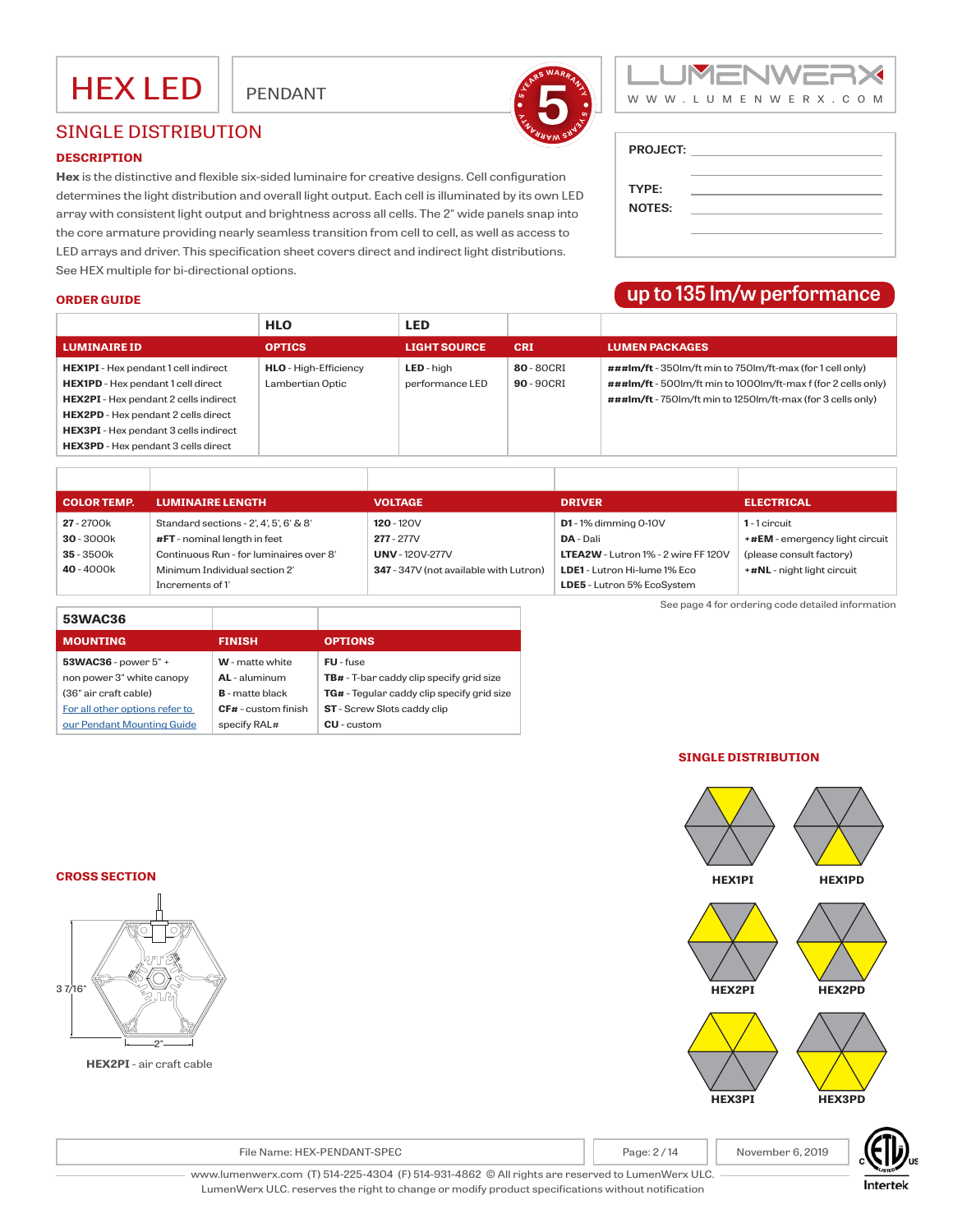



## MULTIPLE DISTRIBUTIONS

#### **DESCRIPTION**

**Hex** is the distinctive and flexible six-sided luminaire for creative designs. Cell configuration determines the light distribution and overall light output. Each cell is illuminated by its own LED array with consistent light output and brightness across all cells. The 2" wide panels snap into the core armature providing nearly seamless transition from cell to cell, as well as access to LED arrays and driver. This specification sheet covers bi-directional light distributions. See HEX single for direct or indirect options.

| <b>PROJECT:</b> |  |
|-----------------|--|
| TYPE:           |  |
| <b>NOTES:</b>   |  |
|                 |  |

## **up to 135 lm/w performance**

#### **ORDER GUIDE**

|                                                                                                                                                                                  | <b>HLO</b>                                       | <b>LED</b>                           |                           |                                                                                                                                                                                                              |
|----------------------------------------------------------------------------------------------------------------------------------------------------------------------------------|--------------------------------------------------|--------------------------------------|---------------------------|--------------------------------------------------------------------------------------------------------------------------------------------------------------------------------------------------------------|
| <b>LUMINAIRE ID</b>                                                                                                                                                              | <b>OPTICS</b>                                    | <b>LIGHT SOURCE</b>                  | <b>CRI</b>                | <b>DIRECT LUMEN PACKAGES</b>                                                                                                                                                                                 |
| HEX2PDI-Hex pendant 1 cell direct, 1 cell indirect<br><b>HEX3PDI</b> - Hex pendant 2 cells direct 1 cell indirect<br><b>HEX4PDI</b> - Hex pendant 3 cells direct 1 cell indirect | <b>HLO</b> - High-Efficiency<br>Lambertian Optic | <b>LED</b> - high<br>performance LED | 80 - 80 CRI<br>90 - 90CRI | $###Im/ft - 350$ lm/ft min to 750lm/ft-max (1 cell only)<br>$\# \# \# \text{Im}/\text{ft}$ - 500lm/ft min to 1000lm/ft-max (for 2 cells only)<br>###lm/ft - 750lm/ft min to 1000lm/ft-max (for 3 cells only) |

| <b>INDIRECT LUMEN PACKAGES</b>                            | <b>COLOR TEMP.</b> | <b>LUMINAIRE LENGTH</b>                 | <b>VOLTAGE</b>       | <b>DRIVER</b>                              |
|-----------------------------------------------------------|--------------------|-----------------------------------------|----------------------|--------------------------------------------|
| ###lm/ft - 350lm/ft min to 750lm/ft-max (for 1 cell only) | 27 - 2700k         | Standard sections - 2', 4', 5', 6' & 8' | $120 - 120V$         | $D1 - 1%$ dimming 0-10V                    |
|                                                           | $30 - 3000k$       | $#FT$ - nominal length in feet          | $277 - 277V$         | <b>DA</b> - Dali                           |
|                                                           | $35 - 3500k$       | Continuous Run - for luminaires over 8' | <b>UNV-120V-277V</b> | <b>LTEA2W</b> - Lutron 1% - 2 wire FF 120V |
|                                                           | 40 - 4000k         | Minimum Individual section 2'           | 347 - 347V (not      | LDE1 - Lutron Hi-lume 1% Eco               |
|                                                           |                    | Increments of 1'                        | available with       | LDE5 - Lutron 5% EcoSystem                 |
|                                                           |                    |                                         | Lutron)              |                                            |

|                                | 53WAC36                               |                            |                                                 |
|--------------------------------|---------------------------------------|----------------------------|-------------------------------------------------|
| <b>ELECTRICAL</b>              | <b>MOUNTING</b>                       | <b>FINISH</b>              | <b>OPTIONS</b>                                  |
| 1-1 circuit                    | $53WAC36$ - power $5"$ + non power    | <b>W</b> - matte white     | <b>FU</b> - fuse                                |
| $2 - 2$ circuits               | 3" white canopy (36" air craft cable) | AL - aluminum              | <b>TB#</b> - T-bar caddy clip specify grid size |
| +#EM - emergency light circuit | For all other options refer to our    | <b>B</b> - matte black     | TG# - Tegular caddy clip specify grid size      |
| +#NL - night light circuit     | <b>Pendant Mounting Guide</b>         | <b>CF#</b> - custom finish | <b>ST</b> - Screw Slots caddy clip              |
|                                |                                       | specify RAL#               | $CU$ -custom                                    |

See page 4 for ordering code detailed information

#### **CROSS SECTION**



**HEX2PDI** - air craft cable

#### **MULTIPLE DISTRIBUTION**





File Name: HEX-PENDANT-SPEC **Page: 1** Page: 3 / 14 November 6, 2019

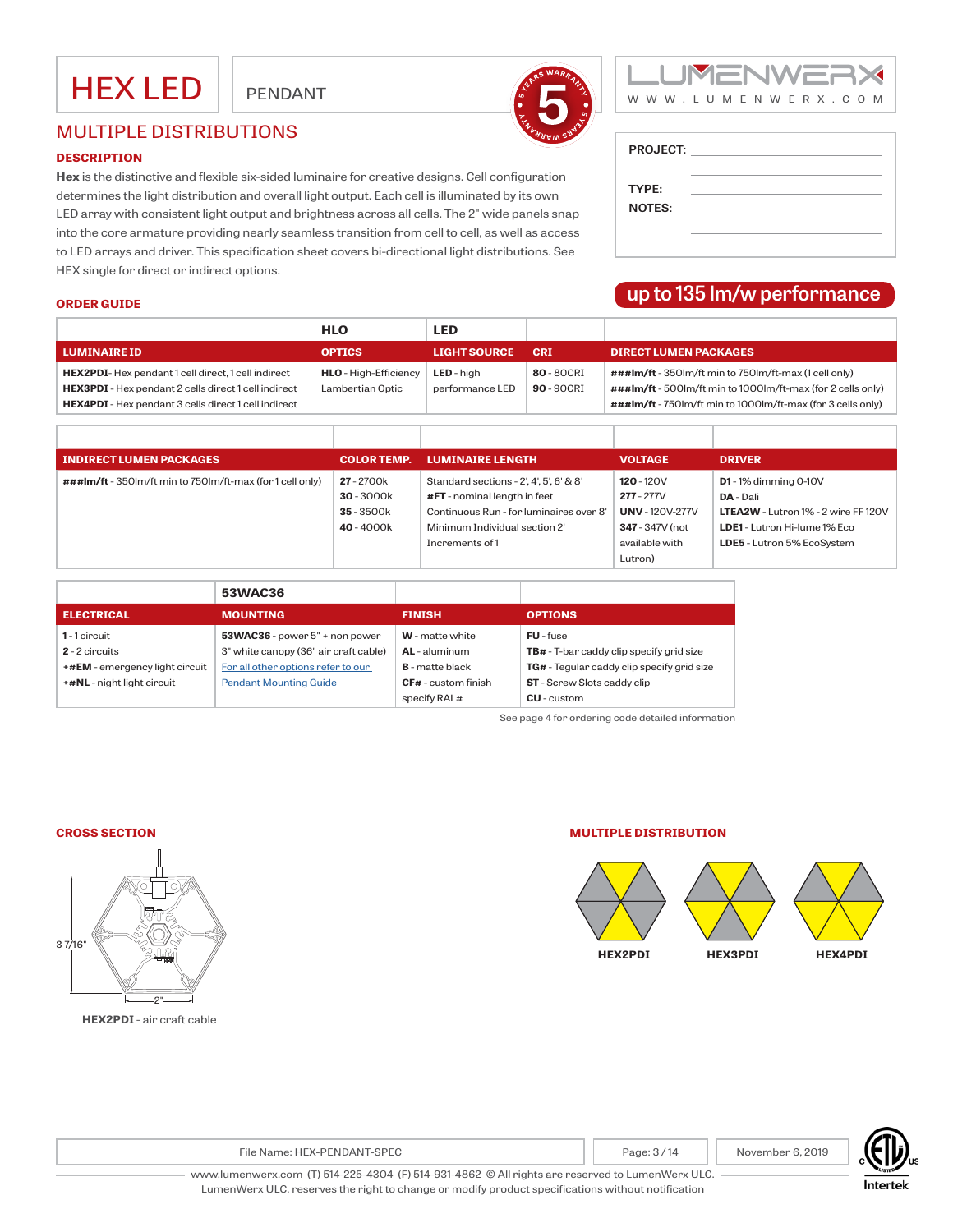#### **OPTICS**

**HIGH EFFICIENCY LAMBERTIAN OPTIC (HLO)** - matte white side reflectors combined with High-Efficiency Lambertian Optic (HLO) shielding of diffusing 0.075" thick acrylic with up to 88% transmission and good source obscuration. Luminaire brightness is controlled by the flux-to-shielding area ratio.

#### **LIGHT SOURCE - LED**

Custom linear array of mid-flux LED's are cartridge-mounted with quick-connect wiring to facilitate service and thermal management. Available in 3000K, 3500K and 4000K with a minimum 80 CRI and an option for 90 CRI with elevated R9 value. Color consistency maintained to within 3 SDCM. LEDs operated at reduced drive current to optimize efficacy and lumen maintenance.

All LEDs have been tested in accordance with IESNA LM-80-08 and the results have shown L80 lumen maintenance greater than 60,000 hours. Absolute product photometry is measured and presented in accordance with IESNA LM-79, unless otherwise indicated.

#### **PERFORMANCE PER 4' AT 4000K**

#### **SINGLE DISTRIBUTION HEX2PD** - 2 cells direct

| <b>LED</b> output | <b>Color Temp</b> | <b>Watts</b> | <b>Nominal Delivered</b><br>Lumens | <b>Efficacy</b><br><b>LPW</b> |
|-------------------|-------------------|--------------|------------------------------------|-------------------------------|
| low output        | 4000K             | 15           | 2000                               | 135                           |
| medium output     | 4000K             | 22.5         | 3000                               | 132                           |
| high output       | 4000K             | 31           | 4000                               | 130                           |

#### **MULTIPLE DISTRIBUTIONS HEX2PDI** - 1 cell direct, 1 cell indirect (500 lm/ft)

| <b>LED</b> output | Color<br>Temp | <b>Watts</b> | <b>Direct</b><br>Lumens | Indirect<br>Lumens | <b>Total Nominal</b><br><b>Delivered</b><br>Lumens | <b>Efficacv</b><br><b>LPW</b> |
|-------------------|---------------|--------------|-------------------------|--------------------|----------------------------------------------------|-------------------------------|
| low output        | 4000K         | 31           | 2000                    | 2000               | 4000                                               | 130                           |
| medium output     | 4000K         | 39.5         | 3000                    | 2000               | 5000                                               | 127                           |
| high output       | 4000K         | 48.5         | 4000                    | 2000               | 6000                                               | 124                           |

#### **LUMINAIRE LENGTH**

Hex is made up of standard 2, 4, 5, 6 and 8 foot sections that may be joined together to create longer continuous run lengths. Exact run length must be noted in the product code.

All individual sections are joined together onsite using the joiner kits provided. LumenWerx offers joiner kits that are extremely simple to work with in the field and result in a fixture that appears virtually seamless with no light leak at any connection.



Hex Pendant joining system

#### **ELECTRICAL**

Factory-set, adjustable output current LED driver with universal (120-277VAC) input. Dimmable from 100% to 1% with 0-10V dimming control. Rated life (90% survivorship) of 50,000 hours at 50ºC max. ambient (and 70ºC max. case) temperature. At maximum driver load: Efficiency>84%, PF>0.9, THD<20%. Other specifiable options include Lutron Hi-Lume 1% (specify 2-wire, or Ecosystem Dim-to-Off), Lutron 5-Series (5% Ecosystem), DMX (RDM compatible) and DALI protocol drivers. All of our standard 0-10V drivers are NEMA 410 compliant.

#### **MOUNTING OPTIONS**

Fixtures can be pendant-mounted, using aircraft cables, or stem-mounted.

Unless otherwise specified, LumenWerx provides the following hardware:

**For cable-mounted fixtures** - 53WAC36 (5" white canopy for all power mounting point, 3" white canopy for non power mounting point, and a 36" cable)

**Caddy clips**, if required specify under **OPTIONS** [For all other options, see our website for a detailed](http://www.lumenwerx.com/wp-content/files/Pendant-Fixtures-Mounting-Guide.pdf)  [Pendant Mounting Guide](http://www.lumenwerx.com/wp-content/files/Pendant-Fixtures-Mounting-Guide.pdf)

#### **FINISH**

**Interior** - 95%, reflective matte powder coated white paint.

**Exterior** - matte white or matte black powder coating.

#### **CONSTRUCTION**

**Housing** - Extruded Aluminum (0.100" nominal) up to 90% Recycled Content

**Interior brackets** - Die formed cold rolled sheet steel 16 gauge thick

**Joining system** - Die cast Aluminum

**End caps** - Die cast Aluminum (0.125" nominal) **Hanger** - Chromed Griplock with Safety Nuts securely attached with stainless-steel hardware in end caps and/or joiners

**Aircraft cable suspension** - 7x7 braids Stainless Steel air craft cable 1/16" diameter thick

**Core Armature** - Die-cast aluminum, runs full length of luminaire

### **WEIGHT**

**Hex 4ft** - 13.22lbs - 6kg **Hex 8ft** - 26.45lbs - 12kg

File Name: HEX-PENDANT-SPEC **Page: 4** and Page: 4 / 14 November 6, 2019



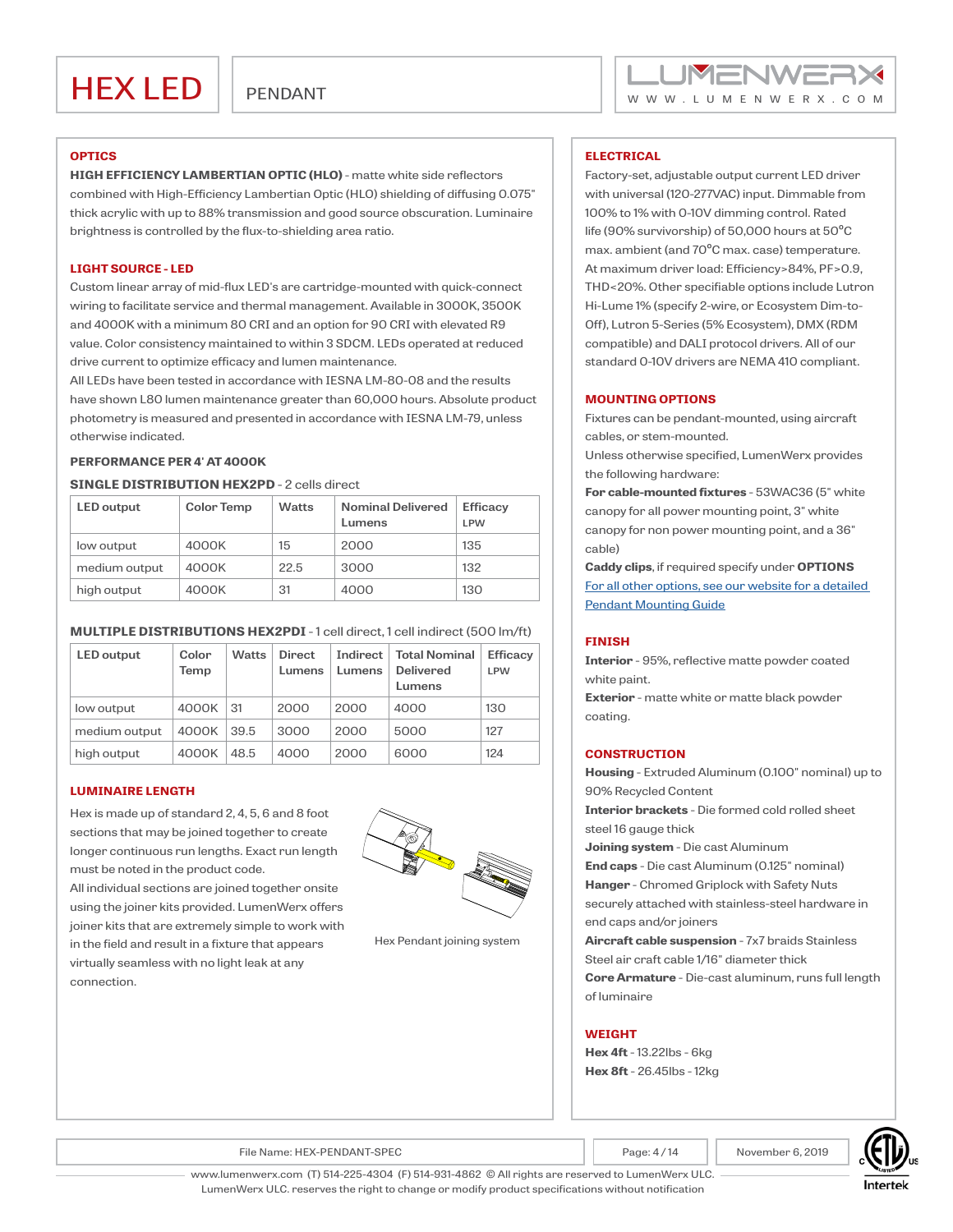

#### **CERTIFICATIONS**

**ETL** - Rated for Indoor Dry/Damp locations. Conforms to UL Standard 1598 and certified to CAN/CSA Standard C22.2 No. 250.0.

#### **WARRANTY**

LumenWerx provides a five-year limited warranty of electrical and mechanical performance of the luminaires, including the LED boards, drivers, and auxiliary electronics. LumenWerx will repair or replace defective luminaires or components at our discretion, provided they have been installed and operated in accordance with our specifications. Other limitations apply, please refer to the full warranty on our website.



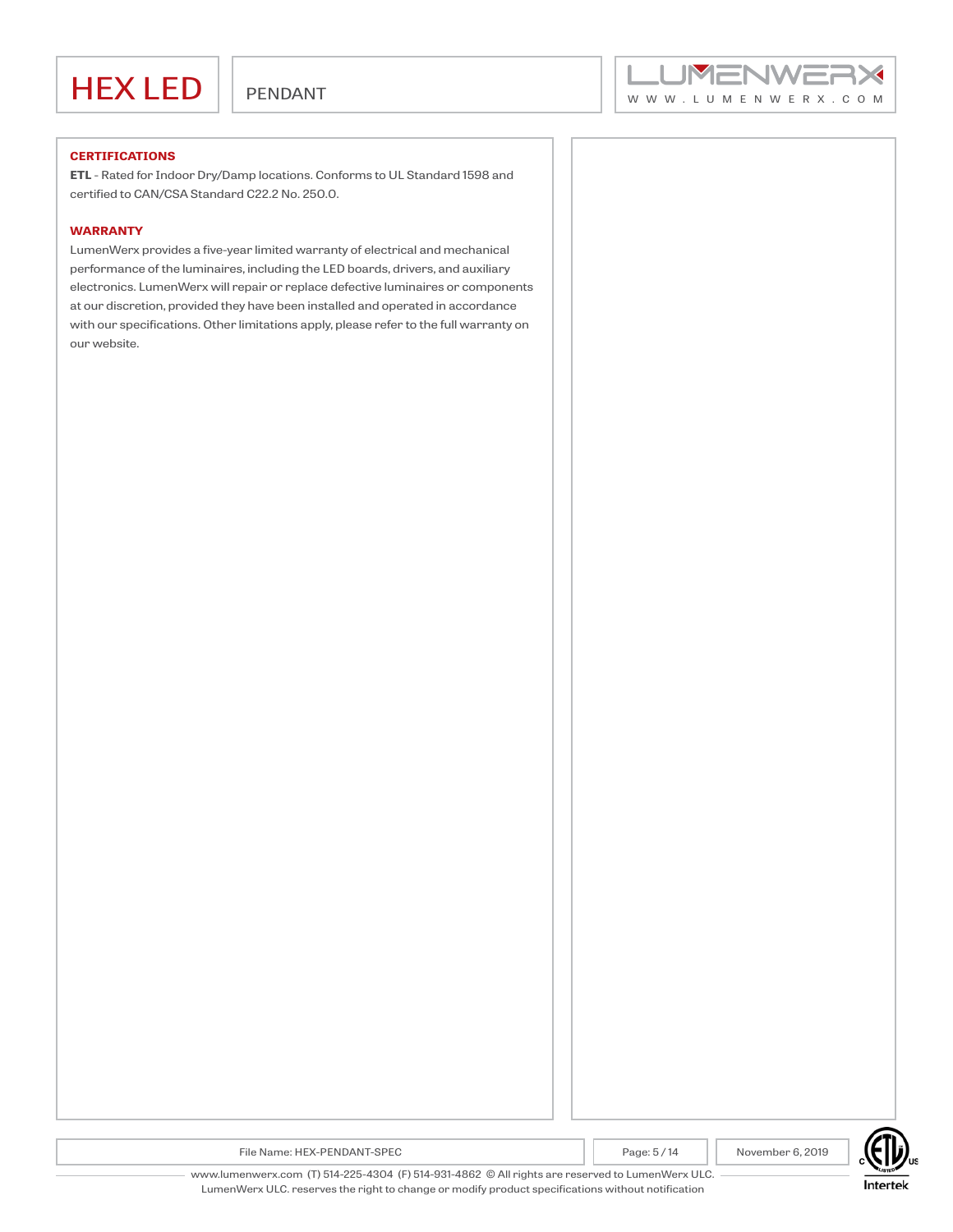



## SINGLE DISTRIBUTION - HEX1PD - 1 CELL DIRECT

## **350 LUMEN AT 80CRI - LOW OUTPUT**



### **PERFORMANCE PER 4'**

| <b>LED</b> output | Color<br>Temp | <b>Watts</b> | <b>Nominal</b><br><b>Delivered Lumens</b> | <b>Efficacy</b><br><b>LPW</b> |
|-------------------|---------------|--------------|-------------------------------------------|-------------------------------|
| low output        | 2700K         | 12           | 1400                                      | 117                           |
| low output        | 3000K         | 11           | 1400                                      | 127                           |
| low output        | 3500K         | 11           | 1400                                      | 128                           |
| low output        | 4000K         | 10.5         | 1400                                      | 133                           |

## **500 LUMEN AT 80CRI - MEDIUM OUTPUT**



#### **PERFORMANCE PER 4'**

| <b>LED</b> output | Color<br>Temp | <b>Watts</b> | <b>Nominal</b><br><b>Delivered Lumens</b> | <b>Efficacy</b><br>I PW |
|-------------------|---------------|--------------|-------------------------------------------|-------------------------|
| medium output     | 2700K         | 17           | 2000                                      | 118                     |
| medium output     | 3000K         | 16           | 2000                                      | 124                     |
| medium output     | 3500K         | 16           | 2000                                      | 126                     |
| medium output     | 4000K         | 15.5         | 2000                                      | 130                     |

### **750 LUMEN AT 80CRI - HIGH OUTPUT**



#### **PERFORMANCE PER 4'**

| <b>LED</b> output | Color<br>Temp | <b>Watts</b> | <b>Nominal</b><br>Delivered Lumens | <b>Efficacy</b><br>I PW |
|-------------------|---------------|--------------|------------------------------------|-------------------------|
| high output       | 2700K         | 25           | 3000                               | 120                     |
| high output       | 3000K         | 25           | 3000                               | 120                     |
| high output       | 3500K         | 24.5         | 3000                               | 122                     |
| high output       | 4000K         | 24           | 3000                               | 126                     |

File Name: HEX-PENDANT-SPEC **Page: 6 / 14** Page: 6 / 14 November 6, 2019

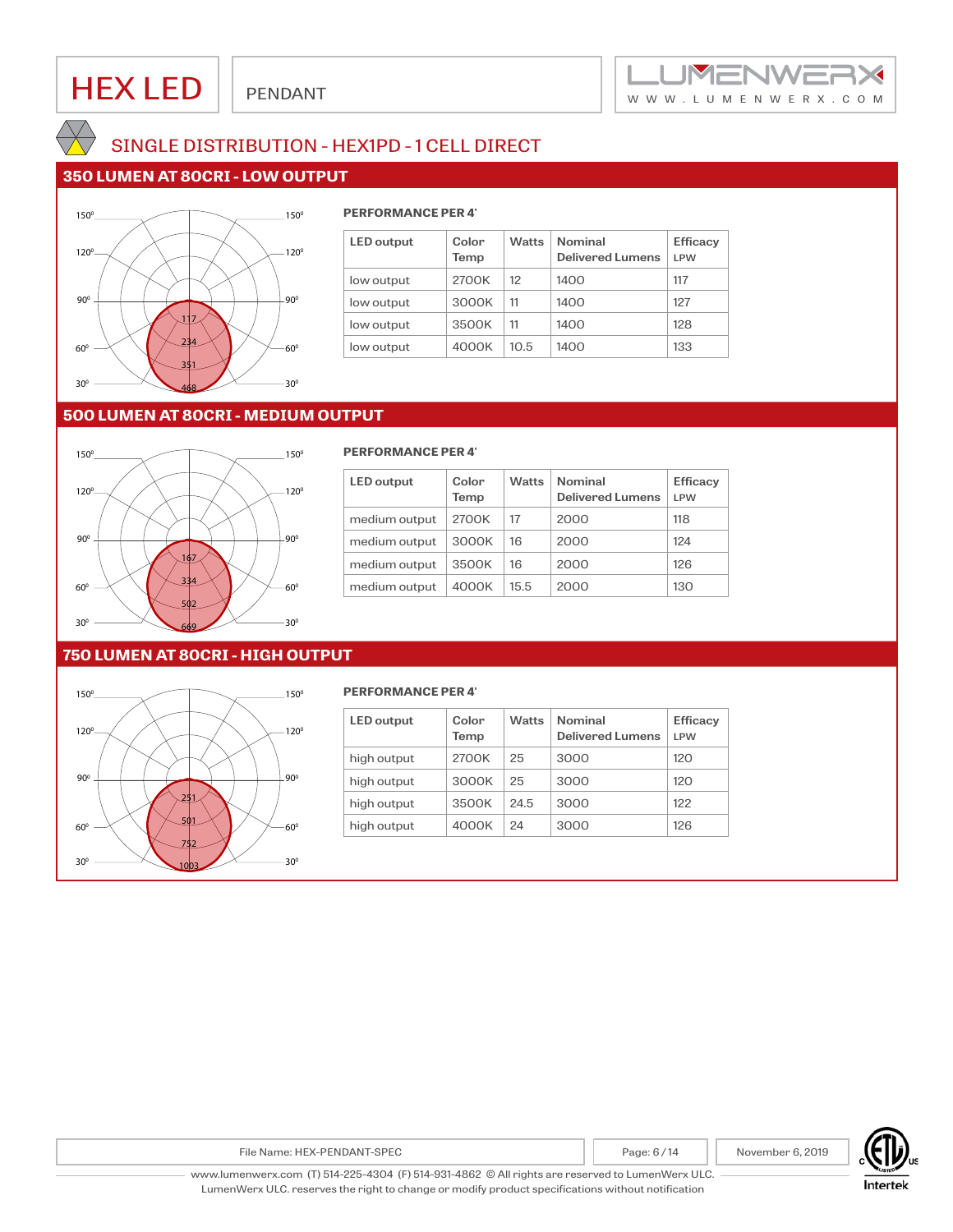

## SINGLE DISTRIBUTION - HEX1PI - 1 CELL INDIRECT

## **350 LUMEN AT 80CRI - LOW OUTPUT**



### 468 **PERFORMANCE PER 4'**

| <b>LED</b> output | Color<br>Temp | <b>Watts</b> | <b>Nominal</b><br><b>Delivered Lumens</b> | <b>Efficacy</b><br><b>LPW</b> |
|-------------------|---------------|--------------|-------------------------------------------|-------------------------------|
| low output        | 2700K         | 12           | 1400                                      | 117                           |
| low output        | 3000K         | 11           | 1400                                      | 127                           |
| low output        | 3500K         | 11           | 1400                                      | 128                           |
| low output        | 4000K         | 10.5         | 1400                                      | 133                           |

## **500 LUMEN AT 80CRI - MEDIUM OUTPUT**



#### 669 **PERFORMANCE PER 4'**

| <b>LED</b> output | Color<br>Temp | <b>Watts</b> | <b>Nominal</b><br><b>Delivered Lumens</b> | <b>Efficacy</b><br>I PW |
|-------------------|---------------|--------------|-------------------------------------------|-------------------------|
| medium output     | 2700K         | 17           | 2000                                      | 118                     |
| medium output     | 3000K         | 16           | 2000                                      | 124                     |
| medium output     | 3500K         | 16           | 2000                                      | 126                     |
| medium output     | 4000K         | 15.5         | 2000                                      | 130                     |

### **750 LUMEN AT 80CRI - HIGH OUTPUT**



#### **PERFORMANCE PER 4'**

| <b>LED</b> output | Color<br>Temp | <b>Watts</b> | <b>Nominal</b><br>Delivered Lumens | <b>Efficacy</b><br>I PW |
|-------------------|---------------|--------------|------------------------------------|-------------------------|
| high output       | 2700K         | 25           | 3000                               | 120                     |
| high output       | 3000K         | 25           | 3000                               | 120                     |
| high output       | 3500K         | 24.5         | 3000                               | 122                     |
| high output       | 4000K         | 24           | 3000                               | 126                     |

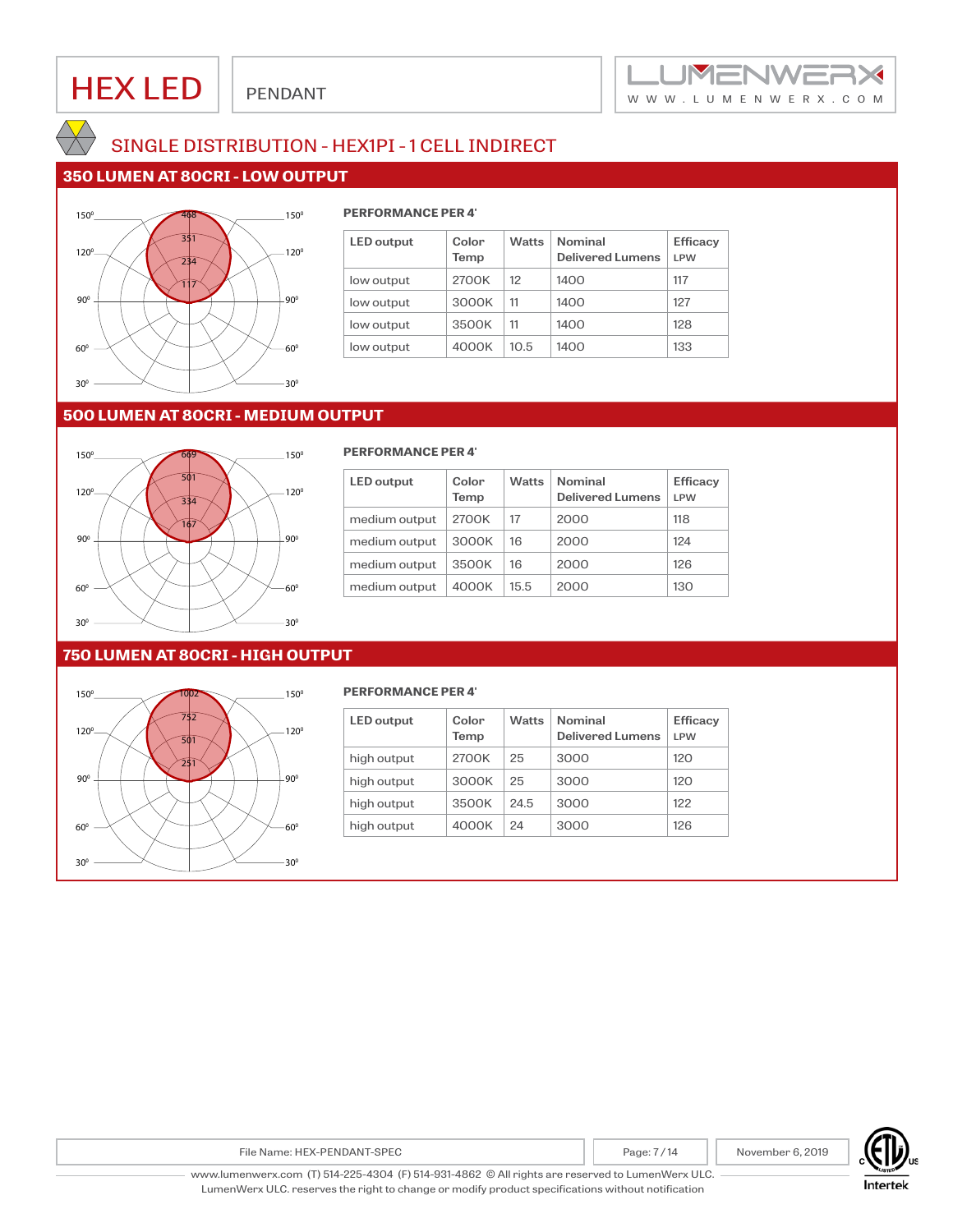



## SINGLE DISTRIBUTION - HEX2PD - 2 CELLS DIRECT

## **500 LUMEN AT 80CRI - LOW OUTPUT**



### **PERFORMANCE PER 4'**

| <b>LED</b> output | Color<br>Temp | <b>Watts</b> | <b>Nominal</b><br><b>Delivered Lumens</b> | <b>Efficacy</b><br><b>LPW</b> |
|-------------------|---------------|--------------|-------------------------------------------|-------------------------------|
| low output        | 2700K         | 17           | 2000                                      | 118                           |
| low output        | 3000K         | 15.5         | 2000                                      | 128                           |
| low output        | 3500K         | 15.5         | 2000                                      | 131                           |
| low output        | 4000K         | 15           | 2000                                      | 135                           |

## **750 LUMEN AT 80CRI - MEDIUM OUTPUT**



#### **PERFORMANCE PER 4'**

| <b>LED</b> output | Color<br>Temp | <b>Watts</b> | <b>Nominal</b><br><b>Delivered Lumens</b> | <b>Efficacy</b><br>I PW |
|-------------------|---------------|--------------|-------------------------------------------|-------------------------|
| medium output     | 2700K         | 25           | 3000                                      | 120                     |
| medium output     | 3000K         | 24           | 3000                                      | 126                     |
| medium output     | 3500K         | 23.5         | 3000                                      | 128                     |
| medium output     | 4000K         | 22.5         | 3000                                      | 132                     |

### **1000 LUMEN AT 80CRI - HIGH OUTPUT**



#### **PERFORMANCE PER 4'**

| <b>LED</b> output | Color<br>Temp | <b>Watts</b> | <b>Nominal</b><br>Delivered Lumens | <b>Efficacy</b><br>I PW |
|-------------------|---------------|--------------|------------------------------------|-------------------------|
| high output       | 2700K         | 34           | 4000                               | 117                     |
| high output       | 3000K         | 32.5         | 4000                               | 124                     |
| high output       | 3500K         | 31.5         | 4000                               | 126                     |
| high output       | 4000K         | 31           | 4000                               | 130                     |

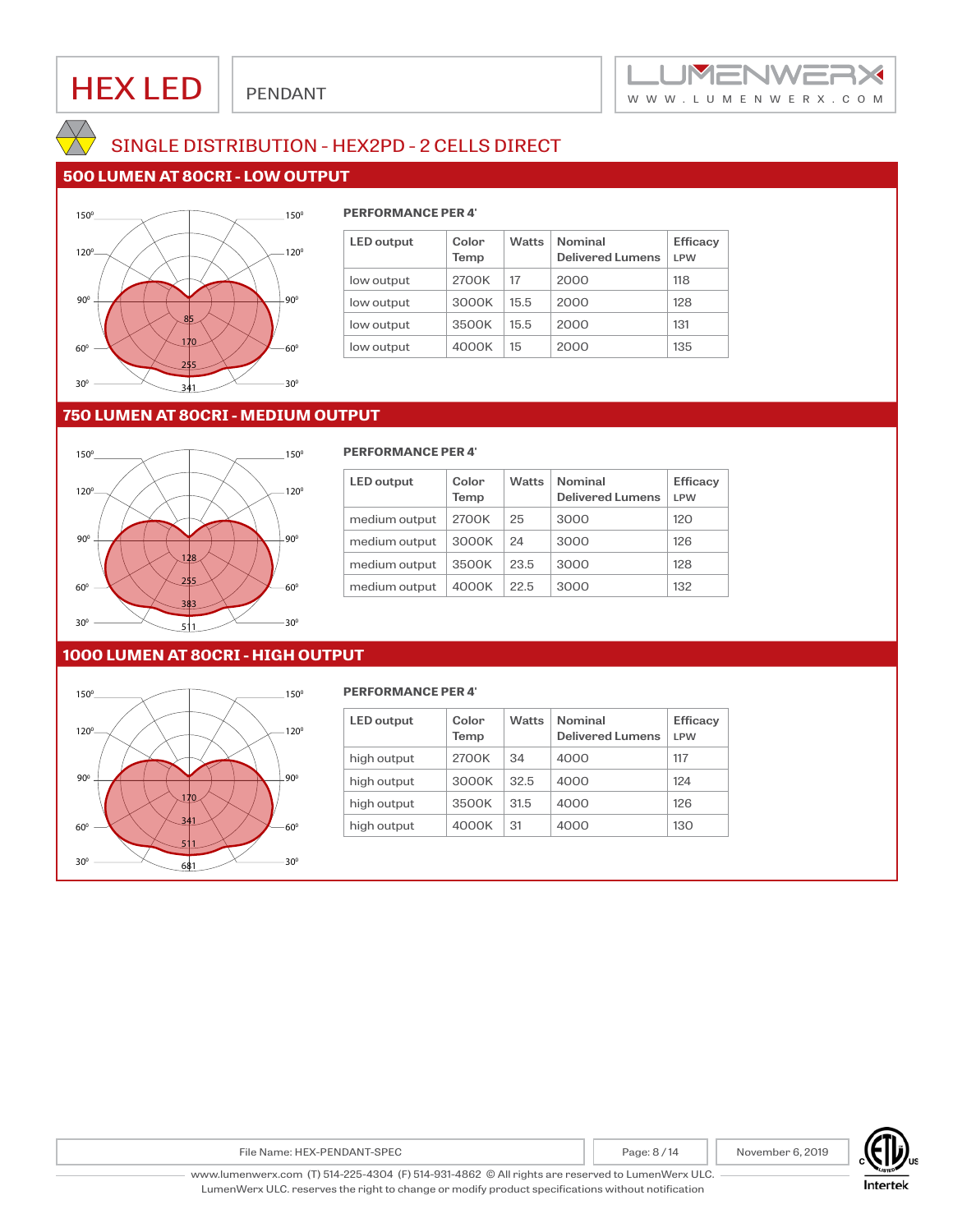



## SINGLE DISTRIBUTION - HEX2PI - 2 CELLS INDIRECT

## **500 LUMEN AT 80CRI - LOW OUTPUT**



### 341 **PERFORMANCE PER 4'**

| <b>LED</b> output | Color<br>Temp | <b>Watts</b> | <b>Nominal</b><br><b>Delivered Lumens</b> | <b>Efficacy</b><br><b>LPW</b> |
|-------------------|---------------|--------------|-------------------------------------------|-------------------------------|
| low output        | 2700K         | 17           | 2000                                      | 118                           |
| low output        | 3000K         | 15.5         | 2000                                      | 128                           |
| low output        | 3500K         | 15.5         | 2000                                      | 131                           |
| low output        | 4000K         | 15           | 2000                                      | 135                           |

### **750 LUMEN AT 80CRI - MEDIUM OUTPUT**



| <b>LED</b> output | Color<br>Temp | <b>Watts</b> | <b>Nominal</b><br><b>Delivered Lumens</b> | <b>Efficacy</b><br>I PW |
|-------------------|---------------|--------------|-------------------------------------------|-------------------------|
| medium output     | 2700K         | 25           | 3000                                      | 120                     |
| medium output     | 3000K         | 24           | 3000                                      | 126                     |
| medium output     | 3500K         | 23.5         | 3000                                      | 128                     |
| medium output     | 4000K         | 22.5         | 3000                                      | 132                     |

### **1000 LUMEN AT 80CRI - HIGH OUTPUT**



#### 681 **PERFORMANCE PER 4'**

| <b>LED</b> output | Color<br>Temp | <b>Watts</b> | <b>Nominal</b><br><b>Delivered Lumens</b> | <b>Efficacy</b><br>I PW |
|-------------------|---------------|--------------|-------------------------------------------|-------------------------|
| high output       | 2700K         | 34           | 4000                                      | 117                     |
| high output       | 3000K         | 32.5         | 4000                                      | 124                     |
| high output       | 3500K         | 31.5         | 4000                                      | 126                     |
| high output       | 4000K         | 31           | 4000                                      | 130                     |

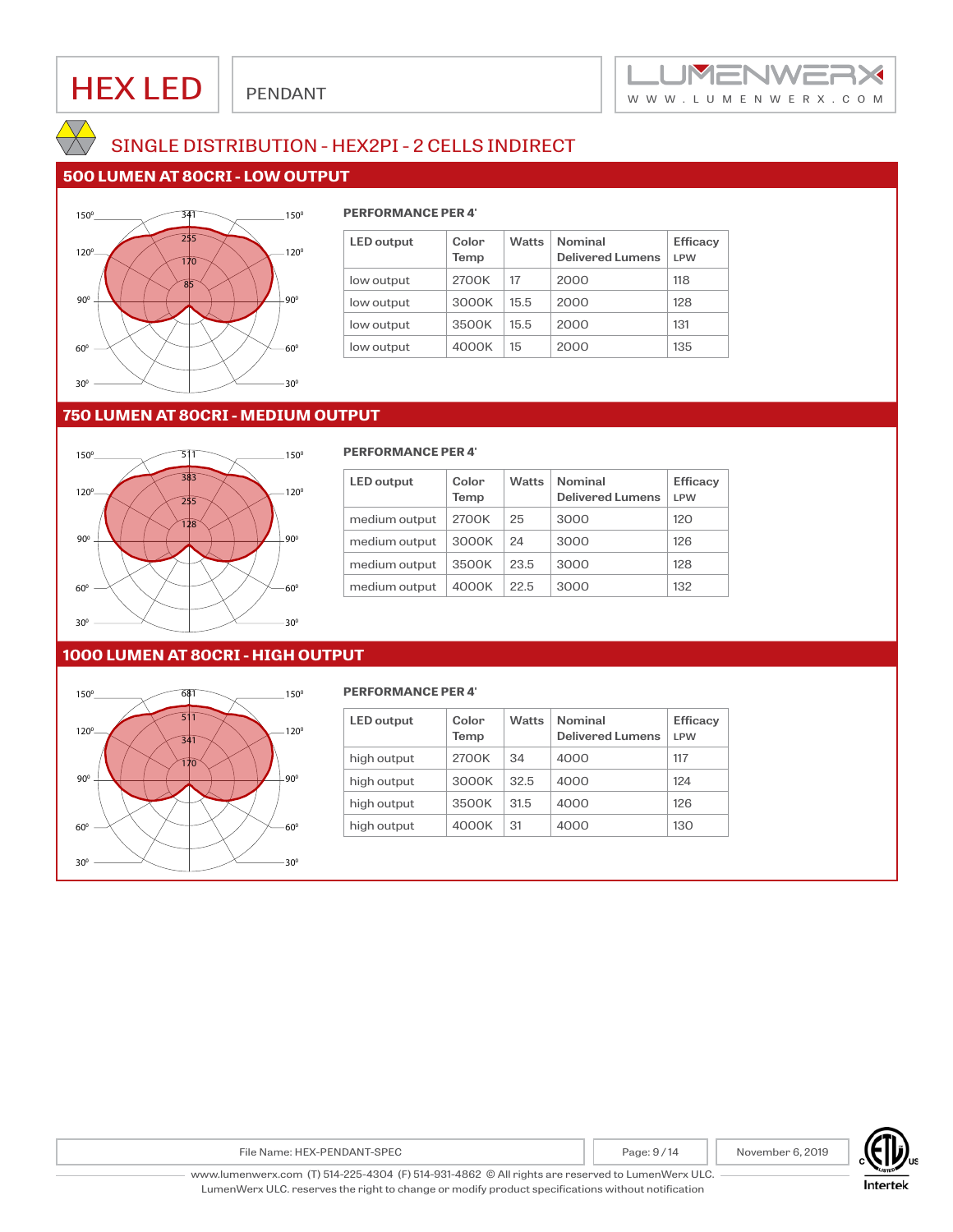



## SINGLE DISTRIBUTION - HEX3PD - 3 CELLS DIRECT

## **750 LUMEN AT 80CRI - LOW OUTPUT**



### **PERFORMANCE PER 4'**

| <b>LED</b> output | Color<br>Temp | <b>Watts</b> | <b>Nominal</b><br><b>Delivered Lumens</b> | <b>Efficacy</b><br>I PW |
|-------------------|---------------|--------------|-------------------------------------------|-------------------------|
| low output        | 2700K         | 25           | 3000                                      | 120                     |
| low output        | 3000K         | 23.5         | 3000                                      | 128                     |
| low output        | 3500K         | 23           | 3000                                      | 130                     |
| low output        | 4000K         | 22           | 3000                                      | 135                     |

## **1000 LUMEN AT 80CRI - MEDIUM OUTPUT**



#### **PERFORMANCE PER 4'**

| <b>LED</b> output | Color<br>Temp | <b>Watts</b> | <b>Nominal</b><br><b>Delivered Lumens</b> | <b>Efficacy</b><br>I PW |
|-------------------|---------------|--------------|-------------------------------------------|-------------------------|
| medium output     | 2700K         | 34           | 4000                                      | 118                     |
| medium output     | 3000K         | 31.5         | 4000                                      | 127                     |
| medium output     | 3500K         | 31           | 4000                                      | 129                     |
| medium output     | 4000K         | 30           | 4000                                      | 133                     |

### **1250 LUMEN AT 80CRI - HIGH OUTPUT**



#### **PERFORMANCE PER 4'**

| <b>LED</b> output | Color<br>Temp | <b>Watts</b> | <b>Nominal</b><br>Delivered Lumens | <b>Efficacv</b><br>I PW |
|-------------------|---------------|--------------|------------------------------------|-------------------------|
| high output       | 2700K         | 42.5         | 5000                               | 118                     |
| high output       | 3000K         | 40           | 5000                               | 125                     |
| high output       | 3500K         | 39.5         | 5000                               | 127                     |
| high output       | 4000K         | 38           | 5000                               | 132                     |

**Intertek**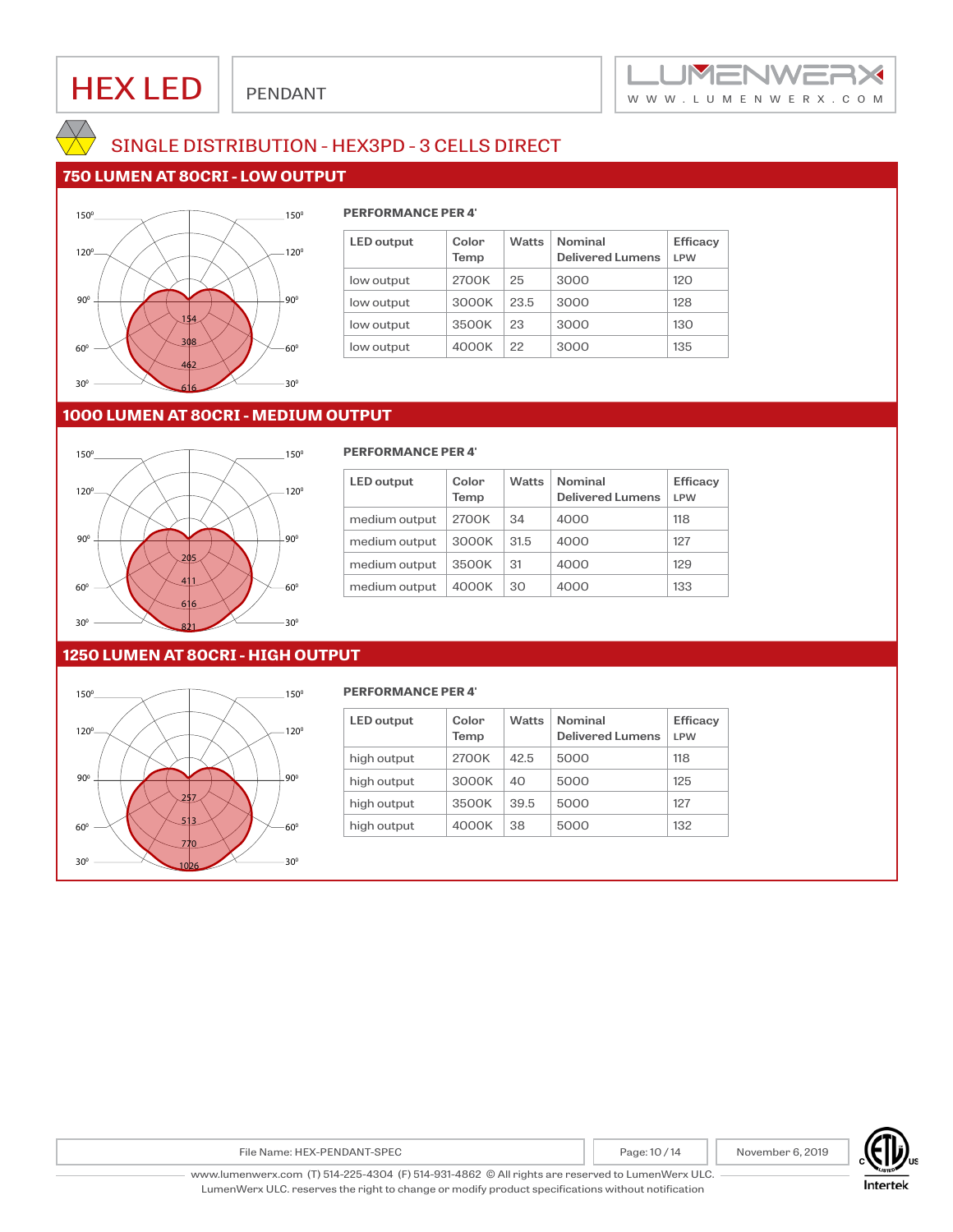



## SINGLE DISTRIBUTION - HEX3PI - 3 CELLS INDIRECT

## **750 LUMEN AT 80CRI - LOW OUTPUT**



#### 616 **PERFORMANCE PER 4'**

| <b>LED</b> output | Color<br>Temp | <b>Watts</b> | <b>Nominal</b><br><b>Delivered Lumens</b> | <b>Efficacy</b><br>I PW |
|-------------------|---------------|--------------|-------------------------------------------|-------------------------|
| low output        | 2700K         | 25           | 3000                                      | 120                     |
| low output        | 3000K         | 23.5         | 3000                                      | 128                     |
| low output        | 3500K         | 23           | 3000                                      | 130                     |
| low output        | 4000K         | 22           | 3000                                      | 135                     |

## **1000 LUMEN AT 80CRI - MEDIUM OUTPUT**



#### 821 **PERFORMANCE PER 4'**

| <b>LED</b> output | Color<br>Temp | <b>Watts</b> | <b>Nominal</b><br><b>Delivered Lumens</b> | <b>Efficacy</b><br>I PW |
|-------------------|---------------|--------------|-------------------------------------------|-------------------------|
| medium output     | 2700K         | 34           | 4000                                      | 118                     |
| medium output     | 3000K         | 31.5         | 4000                                      | 127                     |
| medium output     | 3500K         | 31           | 4000                                      | 129                     |
| medium output     | 4000K         | 30           | 4000                                      | 133                     |

### **1250 LUMEN AT 80CRI - HIGH OUTPUT**



#### **PERFORMANCE PER 4'**

| <b>LED</b> output | Color<br>Temp | <b>Watts</b> | <b>Nominal</b><br><b>Delivered Lumens</b> |     |
|-------------------|---------------|--------------|-------------------------------------------|-----|
| high output       | 2700K         | 42.5         | 5000                                      | 118 |
| high output       | 3000K         | 40           | 5000                                      | 125 |
| high output       | 3500K         | 39.5         | 5000                                      | 127 |
| high output       | 4000K         | 38           | 5000                                      | 132 |

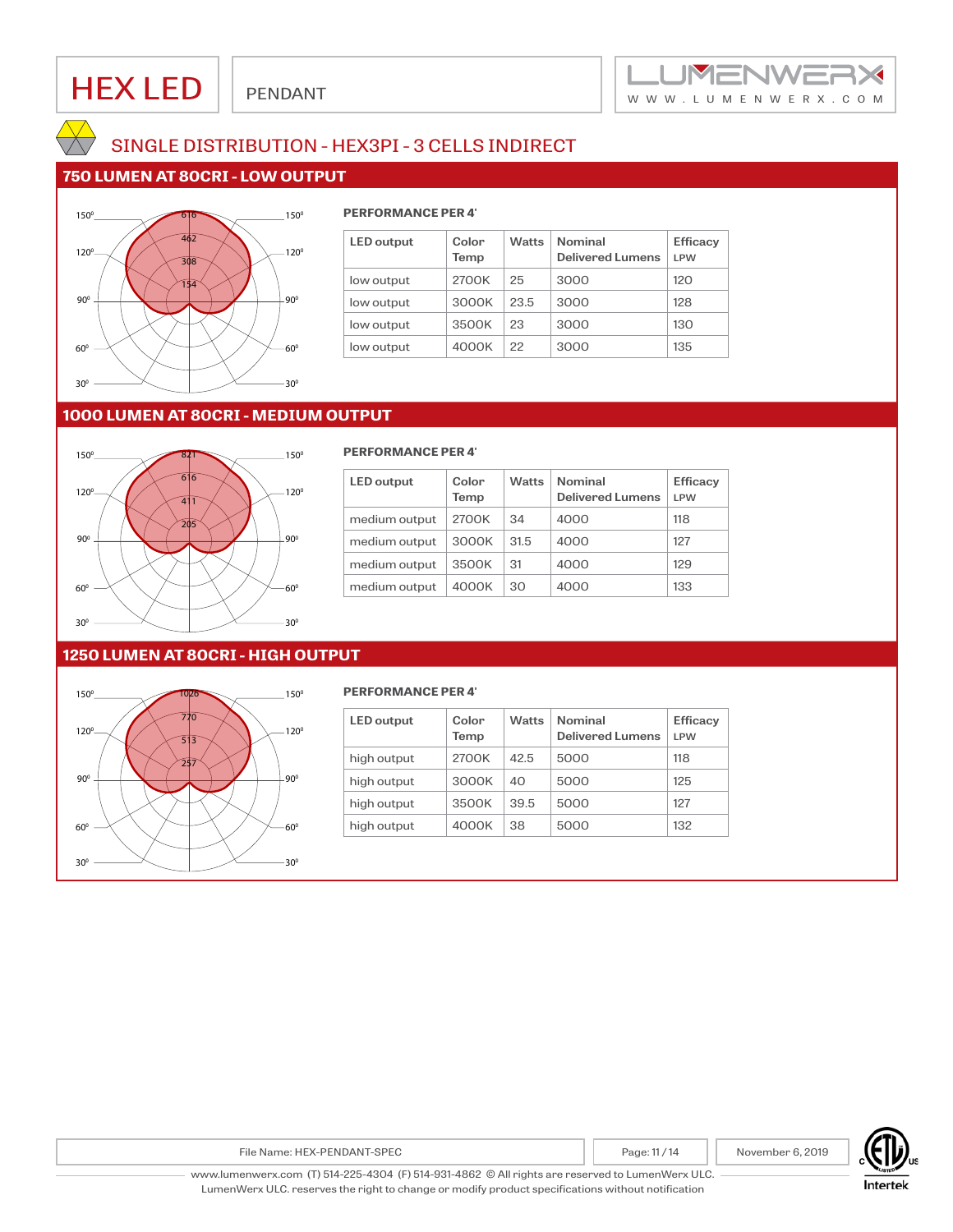

## MULTIPLE DISTRIBUTION - HEX2PDI - 1 CELL DIRECT, 1 CELL INDIRECT (500 LM/FT)

### **500 LUMEN AT 80CRI - LOW OUTPUT**



#### 1500 **PERFORMANCE PER 4'**

| <b>LED</b> output | Color<br>Temp | <b>Watts</b> | <b>Direct</b><br>Lumens | Indirect<br>Lumens | <b>Total Nominal</b><br>Delivered<br>Lumens | Efficacy<br><b>LPW</b> |
|-------------------|---------------|--------------|-------------------------|--------------------|---------------------------------------------|------------------------|
| low output        | 2700K         | 34           | 2000                    | 2000               | 4000                                        | 118                    |
| low output        | 3000K         | 32.5         | 2000                    | 2000               | 4000                                        | 124                    |
| low output        | 3500K         | 31.5         | 2000                    | 2000               | 4000                                        | 126                    |
| low output        | 4000K 31      |              | 2000                    | 2000               | 4000                                        | 130                    |

## **750 LUMEN AT 80CRI - MEDIUM OUTPUT**



### 1500 **PERFORMANCE PER 4'**

| <b>LED</b> output | Color<br>Temp | <b>Watts</b> | <b>Direct</b><br>Lumens | Indirect<br>Lumens | <b>Total Nominal</b><br><b>Delivered</b><br>Lumens | Efficacy<br><b>LPW</b> |
|-------------------|---------------|--------------|-------------------------|--------------------|----------------------------------------------------|------------------------|
| medium output     | 2700K         | 41.5         | 3000                    | 2000               | 5000                                               | 120                    |
| medium output     | 3000K         | 41.5         | 3000                    | 2000               | 5000                                               | 121                    |
| medium output     | 3500K         | 40.5         | 3000                    | 2000               | 5000                                               | 123                    |
| medium output     | 4000K         | 39.5         | 3000                    | 2000               | 5000                                               | 127                    |

### **1000 LUMEN AT 80CRI - HIGH OUTPUT**



### 1500 **PERFORMANCE PER 4'**

| <b>LED</b> output | Color<br>Temp | <b>Watts</b> | <b>Direct</b><br>Lumens | Indirect<br>Lumens | Total Nominal<br><b>Delivered</b><br>Lumens | Efficacy<br><b>LPW</b> |
|-------------------|---------------|--------------|-------------------------|--------------------|---------------------------------------------|------------------------|
| high output       | 2700K         | 51           | 4000                    | 2000               | 6000                                        | 118                    |
| high output       | 3000K         | 51           | 4000                    | 2000               | 6000                                        | 118                    |
| high output       | 3500K         | 50           | 4000                    | 2000               | 6000                                        | 120                    |
| high output       | 4000K         | 48.5         | 4000                    | 2000               | 6000                                        | 124                    |



File Name: HEX-PENDANT-SPEC **Page: 12/14** November 6, 2019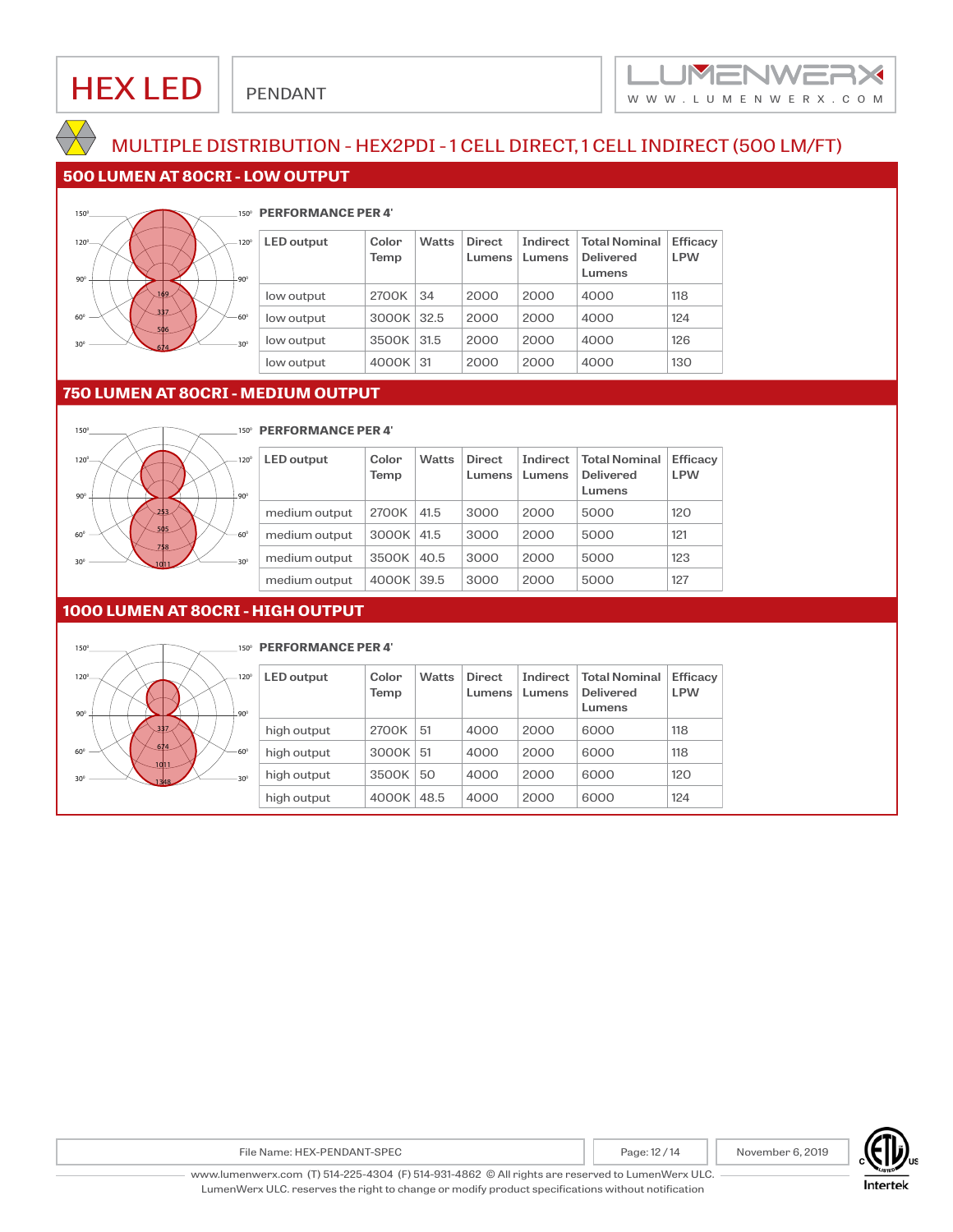

## MULTIPLE DISTRIBUTION - HEX3PDI - 2 CELLS DIRECT, 1 CELL INDIRECT (500 LM/FT)

## **500 LUMEN AT 80CRI - LOW OUTPUT**



#### **PERFORMANCE PER 4'**

| <b>LED</b> output | Color<br>Temp | <b>Watts</b> | <b>Direct</b><br>Lumens | Indirect<br>Lumens | <b>Total Nominal</b><br><b>Delivered</b><br>Lumens | <b>Efficacy</b><br><b>LPW</b> |
|-------------------|---------------|--------------|-------------------------|--------------------|----------------------------------------------------|-------------------------------|
| low output        | 2700K         | 34           | 2000                    | 2000               | 4000                                               | 118                           |
| low output        | 3000K         | 31.5         | 2000                    | 2000               | 4000                                               | 126                           |
| low output        | 3500K         | 31           | 2000                    | 2000               | 4000                                               | 128                           |
| low output        | 4000K         | 30.5         | 2000                    | 2000               | 4000                                               | 132                           |

### **750 LUMEN AT 80CRI - MEDIUM OUTPUT**



### **FREPORMANCE PER 4'**

| <b>LED</b> output | Color<br>Temp | <b>Watts</b> | <b>Direct</b><br>Lumens | Indirect<br>Lumens | <b>Total Nominal</b><br><b>Delivered</b><br>Lumens | Efficacy<br><b>LPW</b> |
|-------------------|---------------|--------------|-------------------------|--------------------|----------------------------------------------------|------------------------|
| medium output     | 2700K         | 42           | 3000                    | 2000               | 5000                                               | 119                    |
| medium output     | 3000K         | 40           | 3000                    | 2000               | 5000                                               | 125                    |
| medium output     | 3500K         | 39.5         | 3000                    | 2000               | 5000                                               | 127                    |
| medium output     | 4000K         | 38           | 3000                    | 2000               | 5000                                               | 132                    |

### **1000 LUMEN AT 80CRI - HIGH OUTPUT**



### **PERFORMANCE PER 4'**

| <b>LED</b> output | Color<br>Temp | <b>Watts</b> | <b>Direct</b><br>Lumens | Indirect<br>Lumens | <b>Total Nominal</b><br><b>Delivered</b><br>Lumens | Efficacy<br><b>LPW</b> |
|-------------------|---------------|--------------|-------------------------|--------------------|----------------------------------------------------|------------------------|
| high output       | 2700K         | 51.5         | 4000                    | 2000               | 6000                                               | 117                    |
| high output       | 3000K         | 48.5         | 4000                    | 2000               | 6000                                               | 124                    |
| high output       | 3500K         | 47.5         | 4000                    | 2000               | 6000                                               | 126                    |
| high output       | 4000K         | 46           | 4000                    | 2000               | 6000                                               | 130                    |



File Name: HEX-PENDANT-SPEC Page: 13/14 November 6, 2019

www.lumenwerx.com (T) 514-225-4304 (F) 514-931-4862 © All rights are reserved to LumenWerx ULC. LumenWerx ULC. reserves the right to change or modify product specifications without notification

Intertek